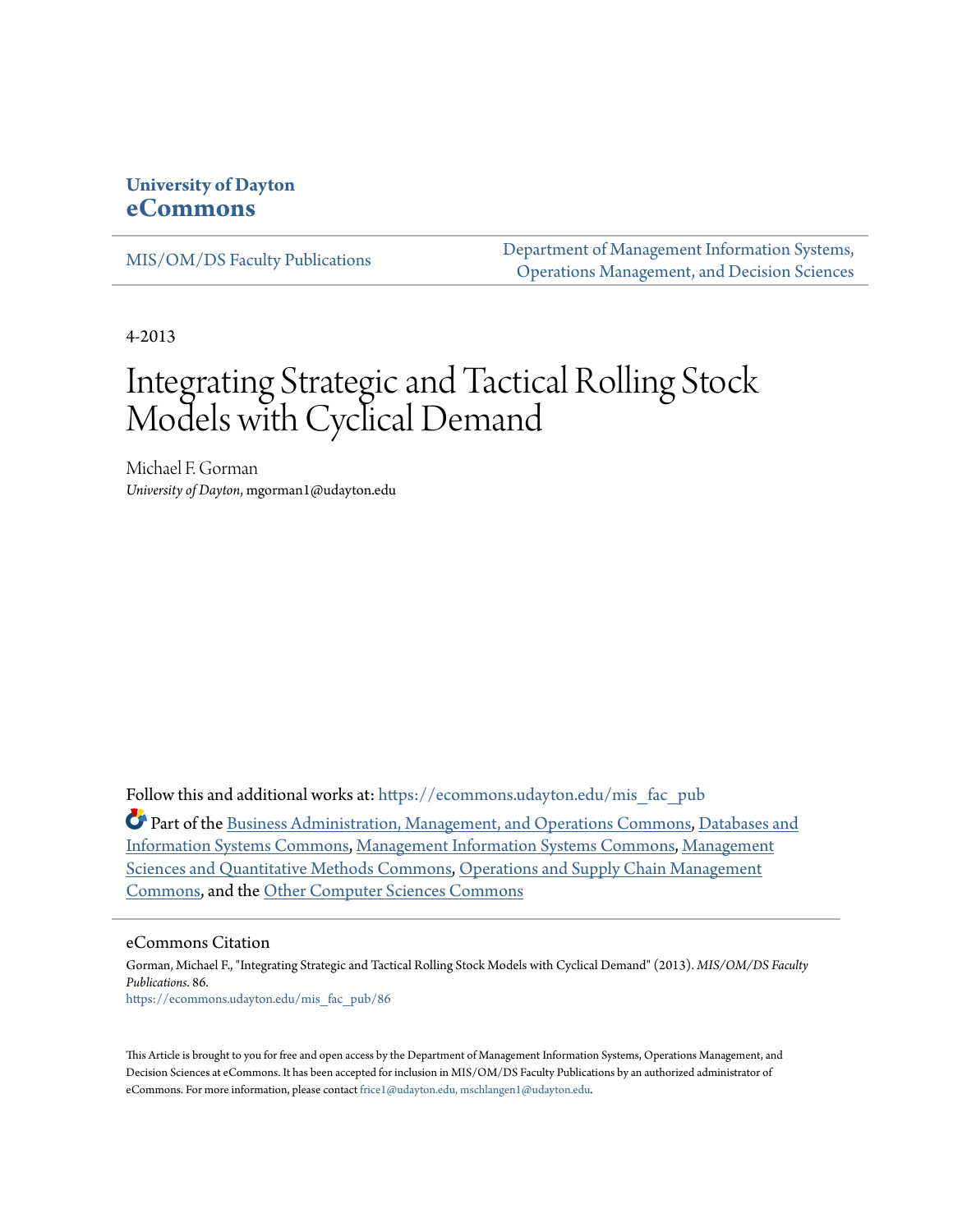

## **Integrating Strategic and Tactical Rolling Stock Models with Cyclical Demand**

**Michael F. Gorman** 

Department of MIS, Operations and Decision Sciences, University of Dayton, Dayton, USA Email: Michael.gorman@udayton.edu

Received March 11, 2013; revised April 12, 2013; accepted April 20, 2013

Copyright © 2013 Michael F. Gorman. This is an open access article distributed under the Creative Commons Attribution License, which permits unrestricted use, distribution, and reproduction in any medium, provided the original work is properly cited.

## **ABSTRACT**

In the transportation industry, companies position rolling stock where it is likely to be needed in the face of a pronounced weekly cyclical demand pattern in orders. Strategic policies based on assumptions of repetition of cyclical weekly patterns set rolling stock targets; during tactical execution, a myriad dynamic influences cause deviations from strategically set targets. We find that optimal strategic plans do not agree with results of tactical modeling; strategic results are in fact suboptimal in many tactical situations. We discuss managerial implications of this finding and how the two modeling paradigms can be reconciled.

**Keywords:** Rolling Stock; Network Management; Strategic; Tactical

## **1. Introduction**

Many freight transportation companies managing rolling stock fleets (e.g., containers, trailers, truck tractors, railcars, locomotives, etc.) face highly regular weekly cycles in supply of and demand patterns for these resources. For examples, supply and demand for rail locomotives may depend on the number of train terminations and originations, or in trucking, delivered loads contribute to container supply and historical order patterns indicate likely demand. These supply and demand vectors are heavily influenced by day of week (e.g., weekday versus weekend patterns). In this paper, we refer to "strategic" models as those based on this regular repeating patterns.

At a more tactical level, a transportation company must establish the best levels of rolling stock assets each day to support these highly cyclical and uncoordinated supply and demand patterns; transportation companies often keep non-zero levels of rolling stock capacity at locations in their network in anticipation of future demand because of the costs and time constraints of repositioning rolling stock. Because of the strong repeating weekly patterns of supply and demand, a company might develop target rolling stock levels based on strategic planning models that assume a regular weekly pattern to maximize the return on its rolling stock asset.

Although these regular patterns can be used for strategic planning, each week actual supply and demand levels vary around those patterns because of the stochastic nature of supply and demand, resulting in a deviation from the strategic plan. In this "tactical" setting, actual rolling stock inventory varies from the strategic targets; tactical models are deployed based on a starting condition forrolling stock levels.

In the tactical setting, in order to resolve such deviations and return to strategic target rolling stock levels, a company might make efforts to return to the optimal strategic inventory capacity levels such as increased or decreased allocation of the asset. However, the recovery or adjustment path often carries its own costs, so the company must assess if and when to adjust back to strategic targets.

Both strategic and tactical models have problems in implementation. The strategic model is difficult to manage in real time environment because of the assumption of cyclical repetition. The strategic model gives no indication how to react to deviations from the long run strategic optimum. On the other hand, strictly tactical modeling reflects current conditions in the network given prior events, and doesn't necessarily lead to any long run goals or targets. One intuitive solution in the tactical model paradigm is to start with current conditions, but at the end of the cycle, "recover", or return to the strategic target levels.

This research evaluates recovery strategies from a de-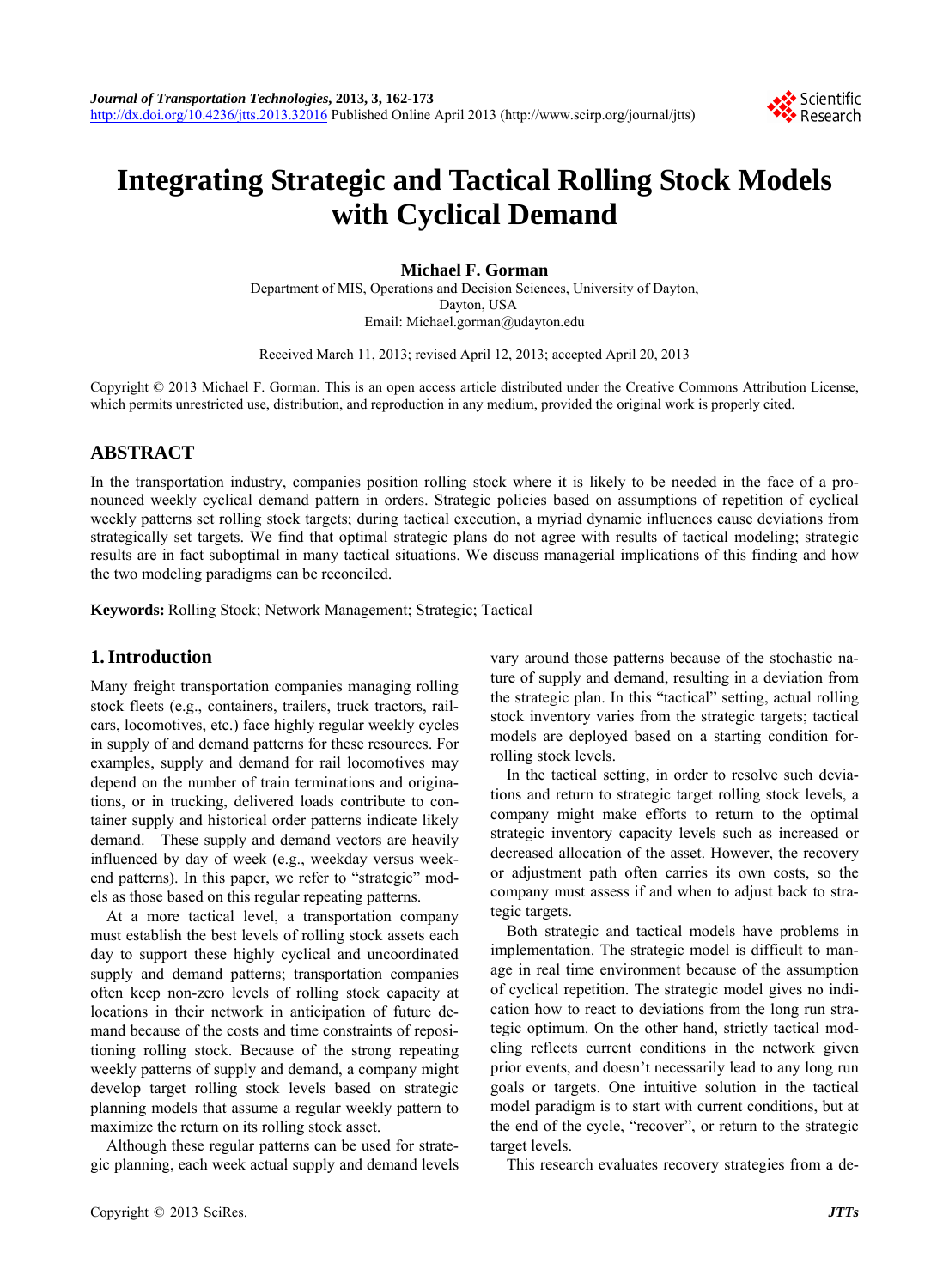viation from the strategic target rolling stock levels and the appropriate integration of strategic and tactical models. We find that in some cases deviations from strategic optima are in fact advantageous; that is, the strategic optima may not be optimal in a tactical setting, calling into question the utility of strategic modeling of problems of this type. Managing to a target rolling stock level can be misdirected effort, creating additional costs with questionable incremental benefits. We evaluate conditions that give rise to this situation and make recommendations on how to reconcile the approaches. Based on these results, we make recommendations on the trade-offs between short run and long run rolling stock management.

#### **2. Literature**

The use of the words "strategic" and "tactical" require some definition. In some cases (e.g., [1]), strategic models focus on design of the transportation system, where tactical models focus on its operations. This is not the intended definition in this paper. Rather, we define a strategic model as one that assumes cyclicality, and a constraint on the ending time period ties it back to the starting time period. In this paper, "tactical" models start with a given starting condition, and may or may not have a constraint on the final period. In short, tactical models do not assume or require cyclicality. Because the two models have the same structure, and deal with the same issues in asset management, but differ only in assumption, their juxtaposition is warranted.

There are numerous examples of strategic and tactical models as defined above juxtaposed in the transportation literature. Similar to the strategic planning horizon described in [2] we define strategic patterns as those assuming a cyclic, repeating pattern that can be sustained in the long run, supporting a regular cycle and more strategic plan. An alternative to strategic planning is a more tactical orientation, which we call the tactical paradigm. Similar to the "daily" horizon of [2], we define tactical planning tools as have some initial (time  $= t_0$ ) rolling stock inventory levels. In a similar way, [3], discusses various planning horizons in passenger rail: strategic, tactical, operational and short term. The tactical models of [3] are equivalent to the strategic models discussed here, and the operational models and short term planning models look at daily deviations as do these tactical models.

As depicted in **Figure 1(a)**, strategic models include an arc from the end of the planning horizon, back to the start, imposing a repeatable cycle. In strategic models, ending period ending stock variables must equal the beginning period's starting value, thus creating continuity and consistency in the strategic model. Just as a circle must tie back to itself, so does a cyclic model's starting and ending inventory.

In the tactical model paradigm, the models are tied to a starting inventory condition (given all prior patterns of supply and demand and management allocation decisions, including unanticipated supply and demand shocks). Given a starting rolling stock inventory and anticipated cyclic supply and demand, what is the best course of action for managing these critical assets? Simply, tactical models react to current conditions which are a result of past known and exogenous events; Strategic models plan for them by viewing yesterday's events are next week's future events. Tactical models are necessary for dealing with a starting condition that are the result of prior events; strategic models are useful for establishing what the optimal conditions would be in the long run. The question addressed here is how to align these two modeling paradigms.

As depicted in **Figure 1(b)**, tactical model might be specified with or without a constraint on the final state at the end of the horizon. On one hand, if there is a single deviation from the strategic target levels (say due to an unexpected supply or demand shock), the goal might be to manage from the current disequilibrium towards the "strategic target" level of inventory  $(I_n = I_n^s$ ; dubbed "recovery" mode). Alternatively, the tactical setting might be more open-ended, with no constraint on ending inventory (dubbed tactical "reactionary" mode). The question remains, in the stochastic environment, how fast should adjustment take place if at all; how much weight should be given to strategic considerations? Secondarily, how close to strategic targets is "close enough", and what is the cost of deviating from this target? What is the cost of adjustment to the strategic optimum?

It is common in the literature to take either a strategic or tactical perspective on the problem without considering the alternative. For examples, [4-6] look at the challenge of managing railcars in the face of uncertain demand in the tactical setting, but do not consider a longerrun, strategic allocation of rolling stock or their optimal stocking levels. On the other hand, [7] considers fleet sizing under strategic assumptions, but do not discuss deviations from the strategic plans brought on by stochastic elements in a tactical, real time setting.

Similarly, [8] creates weekly repeating cycles of (strategic) locomotive to train assignments (and accompanying "ground arcs", or inventory decisions). On the other hand, [9] describes in-plant tactical locomotive manage-



**Figure 1. Conceptualization of strategic and tactical modeling paradigms. (a) Strategic modeling paradigm; (b) Tactical modeling paradigm.**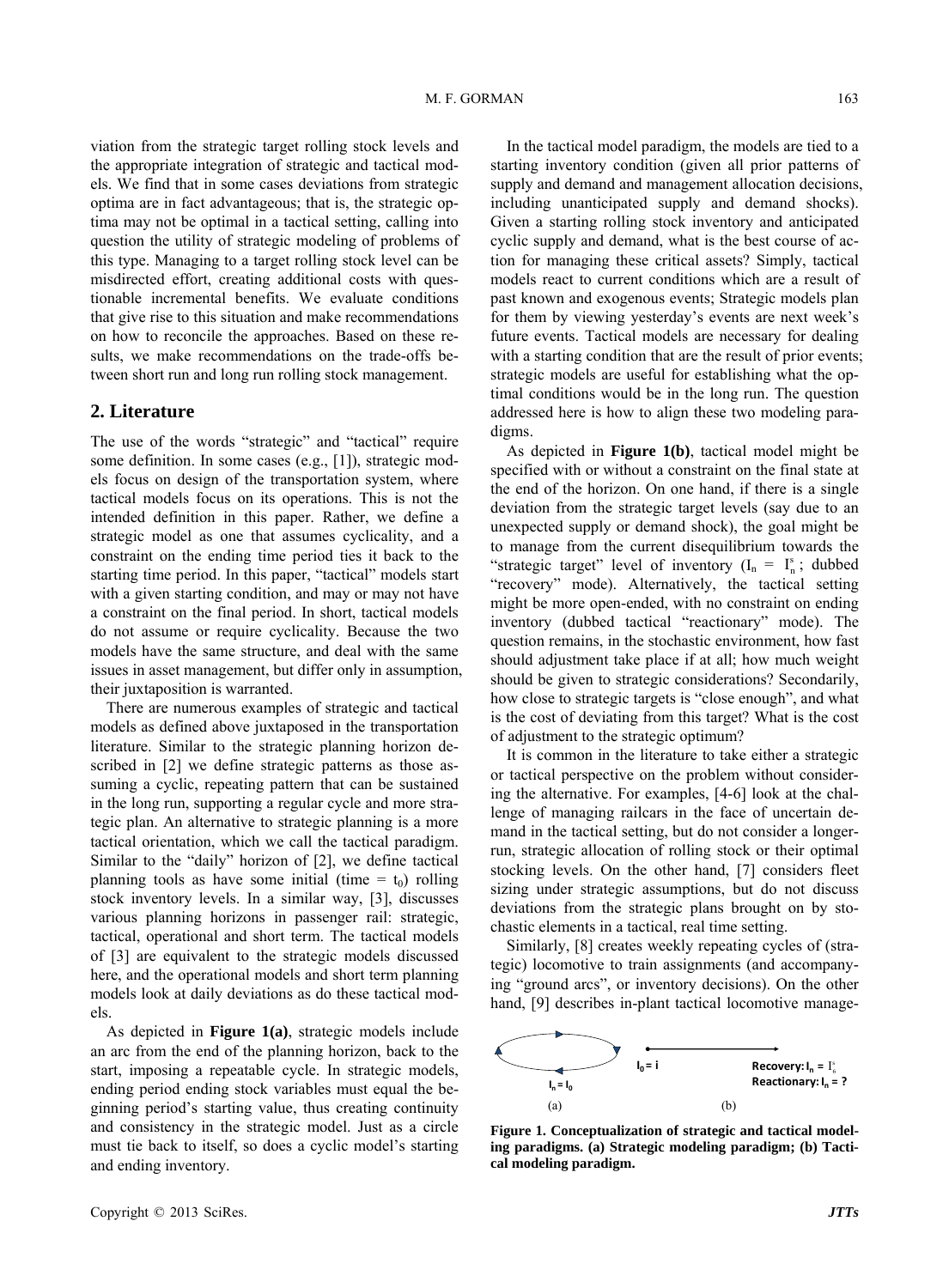ment over a two-hour window with no consideration for longer-term considerations.

Similar to rolling stock, manpower capacity also must be managed by location. Reference [10] plans drayage operations and [11] plans drivers in a tactical setting, with a starting location for drivers and tractors specified, but because of short planning and order visibility horizons, make no consideration for repeatability or consistency of scheduling. Reference [12] discusses a tactical rail crew planning model given an initial starting location, and claims the model can be used for strategic manpower planning over a longer horizon, but does not show how to account for different starting conditions and stochastic train schedules.

A similar schism in focus can be found in the capacity pricing and yield management literature in freight transportation. For examples, [13] shows the importance of rolling stock balance in rail intermodal in a strategic setting, but does not talk about adjustment mechanisms in a tactical setting. Similarly, [14] builds a strategic logistics queueing network model that creates prices to place rolling stock capacity where and when it has the highest value. Reference [15], on the other hand, present a similar problem viewed from a tactical setting with a given starting inventory. There is no discussion in these articles on how to transition from a tactical yield management situation to the long run strategic pricing strategy, or how to translate strategic recommendations to a tactical implementation environment.

Reference [3] discusses decision horizon tradeoffs in passenger rail, which is considerably less volatile than freight rail systems, so short term planning models face similar constraints as air passenger service. However, [3] describes the different modeling paradigms, this research does not detail their differences nor try to reconcile them. It might be added that this research investigates the handoffs between the tactical and operational environments in the more uncertain freight transportation environment, where the differences of the two paradigms is more pronounced and the decisions on how to reconcile more difficult to address.

We should differentiate this research from the literature on "refleeting" or disruption management and recovery in the airline literature. This literature focuses on building robust cyclic schedules with respect to disruptions [16] and getting back on schedule in a least-cost way given a disruption [17]. In the airline case, there is a fixed schedule that must be followed per customer expectations and industry norms. This situation implies a required fleet capacity and mandatory and expedient recovery to the strategic condition; in the freight transporttation case, service provision depends on a stochastic order pattern without customer reservations with no obligation to follow specific schedule or level of capacity

provision. The reason this distinction is important is that where airlines view the schedule as a constraint and recovery is mandatory, freight providers are not constrained to return to the strategic plan, but must choose both whether to recover, and how fast to return to the longer run strategic target levels.

In general, there is a dearth of literature which tries to bridge the gap in the planning process between strategic rolling stock planning and tacticalor real time execution in freight transportation. A notable counter example is an early attempt to meld tactical and strategic models in [18], which mitigates end effects in tactical vehicle allocation by proposing a "transient" (tactical) portion and a "stationary" (strategic) portion of the problem. With a discount factor, the repeating (looping) portion of the stationary portion represents the net present value of future flows. Reference [15] points out the managerial need for establishing target container inventory levels in intermodal, and identifies the problem surrounding the reconciliation of these two modeling paradigms, but does not resolve or make recommendations on how to resolve them. The contribution of this research is derived from its focus on the cost of deviation from the strategic plan, the cost of recovery, and derivation of appropriate recovery strategies. This research is the first to identify and quantify a contradiction between optimal strategies in strategic and tactical paradigms.

#### **3. Mathematical Modeling**

Below we provide a modeling construct which allows us to capture both strategic and tactical paradigms for comparative analysis. For simplicity of exposition and modeling, we will focus on the allocation of a single rolling stock inventory in a single location, but the results apply directly to the full multi commodity time space network. The model could be expanded to incorporate all locations in a transportation network, but for the purpose of this research, a single location model adequately demonstrates the point. Further, as noted in Gorman [15], the single node view matches the managerial focus of transportation companies managing tactical rolling stock inventories.

The decision variable, denoted  $A_t$ , is the allocation of capacity of various types (tractors, drivers, locomotives, railcars, containers) to demands,  $D_t$ , of different types (trains, orders) in any period, t. The source of the allocated capacity in any period is based on the inventory of the resource carried from the previous period,  $I_t$ , and that are made available from the supply process in that period,  $S_t$ . In the tactical setting, supply and demand are considered exogenous. Demand is exogenous based on customer order patterns. Supply is exogenous because it is the result of terminated usage from past allocation decisions in the tactical setting and because it is the result of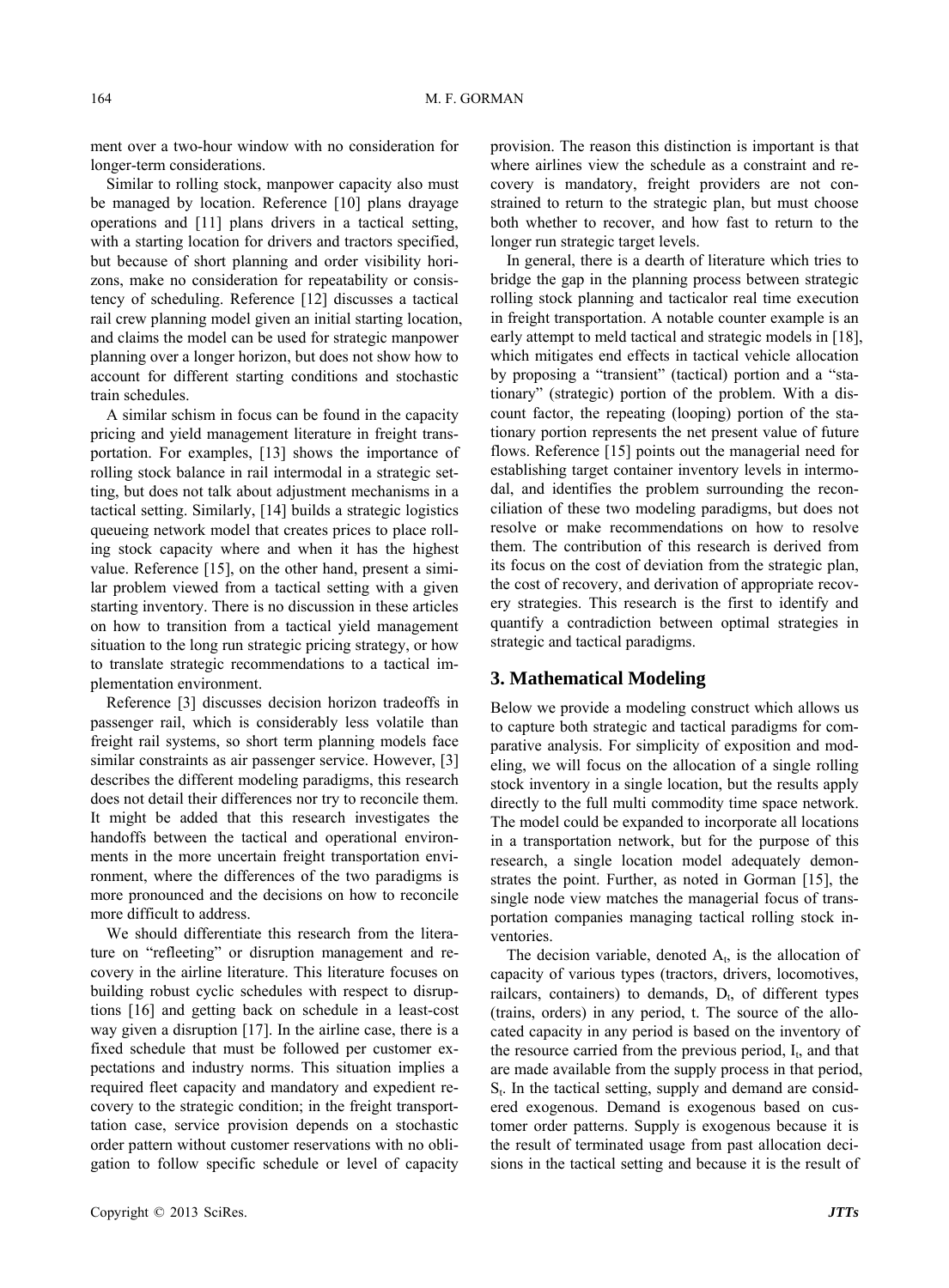allocation decisions made in other geographic locations in both the tactical and strategic modeling paradigms.

The allocation of each asset depends on its cost and revenue profiles in various uses. The explicit cost of excess inventory is higher inventory carrying costs. The opportunity cost of excess rolling stock is the acceptance of lower profitability business (higher cost or lower revenue) in order to utilize the asset.

The cost of high inventory must be balanced against the opportunity cost of low inventory levels. In the single asset case, the primary opportunity cost of a rolling stock inventory shortage is lost revenue. In the multiple asset case, a shortage of a preferred asset requires the use of a less preferred alternative—either a lower revenue or higher cost asset. Different asset classes which are imperfect substitutes, with "preferred" and "less preferred" assignment which constitute varying cost profiles and capabilities which govern the feasibility of their assignment. For examples, locomotives of 4 and 6 axles have different fuel efficiencies, tractive effort potential, or consist interoperability, making them have different efficiency levels for different train types [8]. Different railcars might have different equipment rent if they are foreign owned or not [15]. Drivers may be different distances from an order, requiring varying dray costs. Containers of different ownership have different cost structures and rail routing options [15]. In each case, there is some incremental cost of using the imperfect substitute for a given demand. From a revenue perspective, different sizes of containers or equipment on railcars might have diminishing values to customers, or from a safety

stock perspective, additional inventory of any kind has a diminishing but positive probability of use, so incremental units of capacity have diminishing expected revenue [15].

As discussed in [15] such opportunity costs are likely to be increasing as the level of surplus or shortage grows. Both the incremental costs and diminishing revenues contribute to a decreasing valuation of any asset at a location as the quantity of that asset grows. We define the "profit advantage function", asy  $*(x - A_t/D_t)^z$ , of one class of rolling stock inventory over another to capture this diminishing profitability relationship. (This is simply the profit function in the case with only one asset class.)  $A_t/D_t$  is the percentage of total demand on day t allocated to asset A on day t ( $0 \le A_t \le D_t$ ). A generalized diminishing profitability function with parameters x, y, and z is specified in order to test for sensitivity of our results for different functional forms of the profit equation: y specifies the highest valuation of the most appropriate allocation, x determines the percentage of total allocation at which the expected contribution becomes negative, and z indicates the concavity  $(z > 1)$ , convexity  $(z < 1)$  or linearity  $(z = 1)$  of the functional form. Such a relationship is easily estimated from historical data on assignments and profitability. Examples of each functional form are demonstrated in **Figure 2**.

#### **4. Optimization Model**

The optimization model that serves as the basis of our study is described in Equations (1)-(4). The profit advan-



**Figure 2. Profit advantage function for parameters s, y, z.**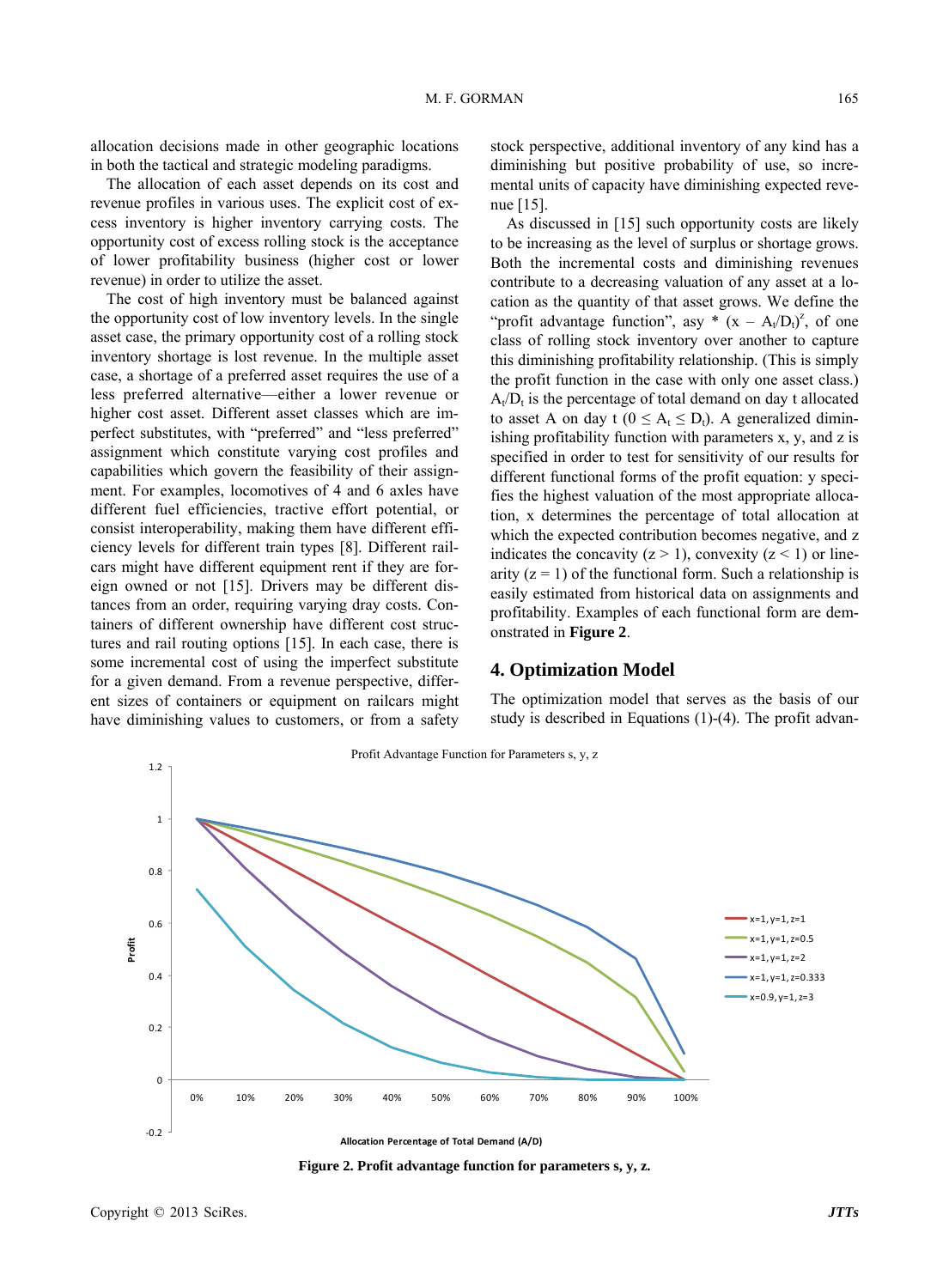tage function is the first component of the objective function (Equation (1)). A secondary disadvantage of carrying inventory,  $I_t$ , of some asset class is its holding cost, HC, which is subtracted from the expected profitability of each assignment level, the second component of Equation (1).

The constraints governing assignments are given in Equations (2)-(4). Allocations of an asset must be less than demand (2), inventory in any period equals the inventory of the prior period, plus new supply, less allocation in this period (3), and inventory must be non-negative.

Maximize

$$
p^* = y(x - D_t / A_t)^{z} - \sum_{t=1}^{7} HCI_t
$$
 (1)

Subject to:

$$
0 \le A_t \le D_t t \forall t \tag{2}
$$

$$
I_{t+1} = S_{t+1} - A_{t+1} + I_t \forall t \tag{3}
$$

$$
I_t \ge 0 \forall t \tag{4}
$$

Without loss of generality, we focus on the weekly supply and demand paper with seven daily time periods, t. Constraints 5s and 5d differentiate the strategic and tactical modeling paradigms. In the strategic paradigm, starting inventory is related ending inventory to assure cyclic repeatability:

$$
I_1 = I_7 + S_1 - A_1 \tag{5s}
$$

We define the resulting profit to the strategic problem given in Equations  $(1)$ - $(5s)$  as  $p^s$ , optimal allocations vector as  $A_t^s$ , and resulting inventory vector as  $I_t^s$ .

In the tactical model, constraint 5s is replaced with 5d:

$$
I_1^d = I_0 0 + S_1 - A_1 \tag{5d},
$$

where  $I_0$  is some initial, exogenous inventory value in the tactical setting given past supply and demand shocks.

Within the tactical paradigm, management might not constrain ending inventory,  $I_7$ , following a reactionary, short term tactical (t) strategy, choosing to react to supply and demand perturbations with a short term focus, disregarding the strategic optimum. We denote objective function values, inventory levels and allocations as  $p^t$ , I<sup>t</sup> and  $A^t$ . Alternatively, management might pursue what we will call a "recovery" (r) strategy that allows them to regain strategic inventory levels by constraining ending inventory to equal that of the strategic model as in Equation  $(6)$ .

$$
\mathbf{I}_7^r = \mathbf{I}_7^s. \tag{6}
$$

We denote objective function values, inventory levels and allocations as  $p^r$ ,  $I^r$  and  $A^r$ . For any given D and S arrays, each of these three models lead to different values

of the decision variables, inventory and total objective function values.

#### **5. Numerical Example**

We illustrate the optimization models with a numerical example. In this illustration, key input parameters are:  $HC = 0.1$ ,  $x = y = z = 1$ . We select a random demand (D) and supply (S) arrays as depicted in **Table 1**, and solving the strategic, reactionary and tactical optimization models given in Equations (1)-(6), results in optimal profitability (p), fleet allocations (A) and inventory levels (I) under each paradigm displayed in the columns as labeled. In the strategic model,  $I_0$  is based on  $I_7$  at the end of the week, thus is endogenously determined. In this example, the optimal end-of-week inventory is 7 units to achieve a strategic sustainable profit of \$72.74 per week. If a manager was myopic or did not put emphasis on the somewhat uncertain future supply and demand patters, he would ignore end-of-week inventory on the subsequent week's profits (the constraint that  $I_0 = I_7$  is removed). As a result, \$74.67 could be earned in a week. However, the ending inventory of 0 units  $(I_7 = I_0 = 0)$  in reactionary mode drives the subsequent week's profit down to \$69.29 if the goal is to "recover"—return to the strategic optimum inventory  $(I_7 = 7)$ —by the end of the second week (as shown in the last column of **Table 1**, in which starting inventory is zero and ending inventory is seven). Average profits fall from a strategic expectation of \$72.74, to an average of  $$71.98 = ($74.67 + 69.29)/2$ . Thus, unsustainable short-term profit is gained at the expense of future recovery costs. It seems reasonable, then, to strive to achieve strategic target inventories.

However, deviations from the strategic optimum could be for exogenous reasons no fault of the manager, such as an unanticipated supply or demand shock. Let us assume a single a priori exogenous supply shock leads to some deviation from strategic optimum inventory at the end of Day 0. In this case, the manager optimizes given some starting inventory level. The manager has a choice to try to recover to the strategic target inventory or not.

We solved the tactical model to optimality for reasonable levels of starting inventory ranging from zero to 59 results in a quadratic shaped profit curve as indicated in **Figure 3**. While the strategic optimum (and the recovery tactical target ending inventory) starting inventory is seven, profitability in a given week is maximized at a starting inventory of 25 units, resulting in \$4.82 (6.6%) in higher profits from the presence of that inventory with no recovery to strategic targets, and \$2.89 (2.6%) increased profits if recovery to strategic is completed by day seven. Although such profit is not sustainable in the long run if the strategic supply and demand processes are representative of normal patterns, these results call into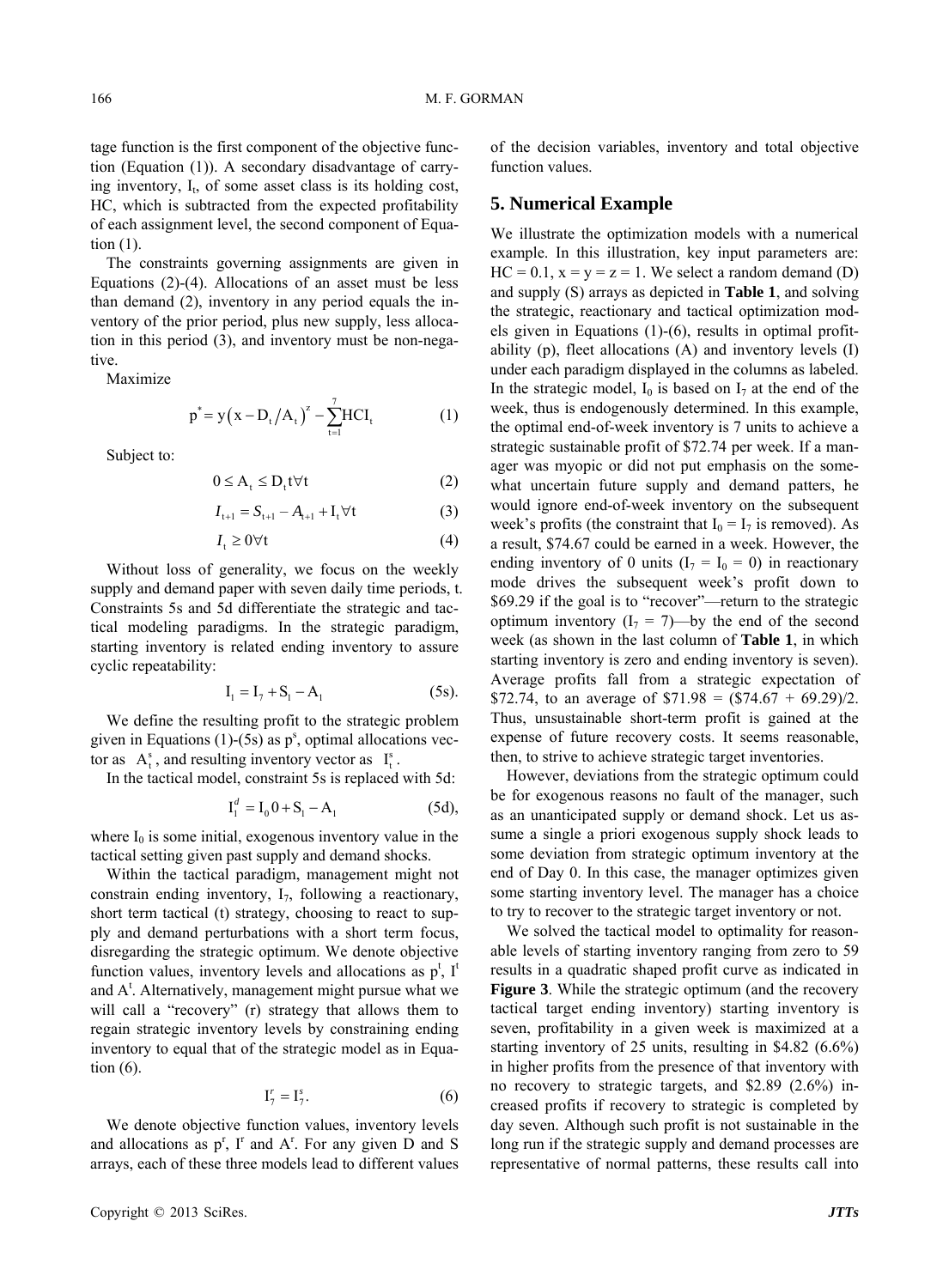|                                                |                                | <b>Steady State Model</b><br>$(I_0 = I_7; I_7$ is a decision<br>variable) |                      |                                      |                                                         |                                        | <b>Dynamic Reactionary Model</b><br>$(I_0 = I_7^s = 7; I_7$ unconstrained) |                                    |                                                         | <b>Dynamic Recovery Model</b><br>$(I_0 = I_7^r = 0; I_7^s = 7)$ |                      |                                    | <b>Optimal Starting</b><br><b>Tactical Inventory</b><br>$(I_0 = 0; I_7^* =$<br>Unconstrained) |                                        |                              |                                    |                                                             |                                        |
|------------------------------------------------|--------------------------------|---------------------------------------------------------------------------|----------------------|--------------------------------------|---------------------------------------------------------|----------------------------------------|----------------------------------------------------------------------------|------------------------------------|---------------------------------------------------------|-----------------------------------------------------------------|----------------------|------------------------------------|-----------------------------------------------------------------------------------------------|----------------------------------------|------------------------------|------------------------------------|-------------------------------------------------------------|----------------------------------------|
|                                                | <b>Input Data:</b><br>Cyclical | Release<br>Data<br>Order and                                              | Decision<br>Variable |                                      | Resultant<br>Variables                                  |                                        | Decision<br>Variable                                                       |                                    | Resultant<br>Variables                                  |                                                                 | Decision<br>Variable |                                    | Resultant<br>Variables                                                                        |                                        | Decision<br>Variable         |                                    | Resultant<br>Variables                                      |                                        |
| Day                                            | Demand Process (D)             | Supply Process<br>$\circledS$                                             | Fleet Allocation (A) | Non-Fleet Demand<br>Coverage $(D-A)$ | Fleet End of Day Inventory<br>$(1t = 1t - 1 + St - At)$ | Fleet Demand Coverage<br>Percent (A/D) | Fleet Allocation (A)                                                       | Non-Fleet Demand<br>Coverage (D-A) | Fleet End of Day Inventory<br>$(1t = 1t - 1 + St - At)$ | Fleet Demand Coverage<br>Percent (A/D)                          | Fleet Allocation (A) | Non-Fleet Demand<br>Coverage (D-A) | Fleet End of Day Inventory<br>$(1t = 1t-1 + St - At)$                                         | Fleet Demand Coverage<br>Percent (A/D) | Fleet Allocation (A)         | Non-Fleet Demand<br>Coverage (D-A) | Fleet End of Day Inventory<br>$(I_f = I_{t-1} + S_t - A_t)$ | Fleet Demand Coverage<br>Percent (A/D) |
| End<br>Day 0                                   |                                |                                                                           |                      |                                      | $\tau$                                                  |                                        |                                                                            |                                    | $\boldsymbol{7}$                                        |                                                                 |                      |                                    |                                                                                               |                                        |                              |                                    | 25                                                          |                                        |
| $\mathbf{1}$                                   | 54                             | $10\,$                                                                    | 17                   | 37                                   | $\blacksquare$                                          | 31%                                    | 17                                                                         | 37                                 | $\blacksquare$                                          | 31%                                                             | 10                   | 44                                 | $\overline{\phantom{a}}$                                                                      | 19%                                    | 27                           | 27                                 | $\,$ 8 $\,$                                                 | 50%                                    |
| 2                                              | 51                             | 16                                                                        | 16                   | 35                                   | $\blacksquare$                                          | 31%                                    | 16                                                                         | 35                                 | $\blacksquare$                                          | 31%                                                             | 16                   | 35                                 | $\blacksquare$                                                                                | 31%                                    | 23                           | 28                                 | $\mathbf{1}$                                                | 45%                                    |
| 3                                              | 20                             | 18                                                                        | 8                    | 12                                   | 10                                                      | 40%                                    | $\,8\,$                                                                    | $12\,$                             | 10                                                      | 40%                                                             | 8                    | 12                                 | 10                                                                                            | 40%                                    | $\,$ 8 $\,$                  | 12                                 | $11\,$                                                      | 40%                                    |
| 4                                              | 87                             | 20                                                                        | 30                   | 57                                   | $\overline{\phantom{a}}$                                | 35%                                    | 30                                                                         | 57                                 | $\overline{\phantom{a}}$                                | 35%                                                             | 30                   | 57                                 | $\overline{\phantom{a}}$                                                                      | 35%                                    | 31                           | 56                                 | $\Box$                                                      | 35%                                    |
| 5                                              | 15                             | 21                                                                        | $7\phantom{.0}$      | 8                                    | 14                                                      | 46%                                    | $\tau$                                                                     | $\,$ 8 $\,$                        | 14                                                      | 49%                                                             | $\tau$               | $\,8\,$                            | 14                                                                                            | 46%                                    | $\overline{7}$               | 8                                  | 14                                                          | 49%                                    |
| 6                                              | 76                             | 20                                                                        | 31                   | 45                                   | 3                                                       | 41%                                    | 34                                                                         | 42                                 | $\blacksquare$                                          | 44%                                                             | 31                   | 45                                 | 3                                                                                             | 41%                                    | 34                           | 42                                 | $\overline{a}$                                              | 44%                                    |
| $\overline{7}$                                 | 30                             | 15                                                                        | 11                   | 19                                   | $\tau$                                                  | 36%                                    | 15                                                                         | 15                                 | ÷,                                                      | $50\%$                                                          | 11                   | 19                                 | $\boldsymbol{7}$                                                                              | 36%                                    | 15                           | 15                                 |                                                             | 50%                                    |
| <b>Input Fleet Profit</b><br><b>Parameters</b> |                                | Fleet<br>\$76.12<br>Proftibality (p)                                      |                      |                                      | Fleet<br>\$77.04<br>Proftibality (p)                    |                                        |                                                                            |                                    | Fleet<br>Proftibality (p)                               |                                                                 |                      | \$72.67                            |                                                                                               |                                        | Fleet<br>Proftibality<br>(p) | \$80.8<br>$\mathbf{1}$             |                                                             |                                        |
| $\mathbf X$                                    | $\mathbf{1}$                   |                                                                           |                      | Less Fleet                           | inventory cost                                          | \$3.37                                 |                                                                            | Less Fleet                         | inventory cost                                          | \$2.37                                                          |                      |                                    | Less Fleet<br>inventory cost                                                                  | \$3.37                                 |                              |                                    | Less Fleet<br>cost                                          | inventory \$3.29                       |
| $\mathbf X$                                    | $\mathbf{1}$                   |                                                                           |                      |                                      | Net Fleet<br>Benefit                                    | \$72.74                                |                                                                            | Net Fleet                          | Benefit                                                 | \$74.67                                                         |                      |                                    | Net Fleet<br>Benefit                                                                          | \$69.29                                |                              |                                    | Benefit                                                     | Net Fleet \$77.5<br>$\overline{2}$     |
| z                                              | 1                              |                                                                           |                      |                                      |                                                         |                                        |                                                                            |                                    |                                                         |                                                                 |                      |                                    |                                                                                               |                                        |                              |                                    |                                                             |                                        |
| HC                                             | 0.1                            |                                                                           |                      |                                      |                                                         |                                        |                                                                            |                                    |                                                         |                                                                 |                      |                                    |                                                                                               |                                        |                              |                                    |                                                             |                                        |

**Table 1. Number example of state optimal inventory, and dynamic reactionary and dynamic recovery profit levels.** 

question whether deviations from strategic targets are in fact bad, and if strenuous efforts should be made to return to strategic targets. Similar unanticipated supply and demand shocks over the planning horizon could render striving for strategic targets both infeasible and unprofitable. In a highly stochastic environment, the shortsighted manager who discounts the future states might actually achieve superior results.

## **6. Monte Carlo Simulation**

Of course, this example could be a special case. To investigate how wide spread this result is, we conducted numerical experiments based on a Monte Carlo simulation. The algorithm below compares the strategic optimum profit with the profit level consistent with the optimal tactical inventory level. To compare the cost of deviation from target levels, we solve both models repeatedly in *n* Monte Carlo replications of weekly S and D patterns. We then constrain  $I_0$  for all reasonable levels of inventory  $(I_{\text{max}})$  to evaluate the change in cost from the optimal strategic level p<sup>s</sup> from dynamic model objective function values  $p^r$  and  $p^t$ . Importantly, we compare the deviation from optimal  $p_s$  profit levels for each starting level of I.

The approach takes three general steps:

1) For any random generation of S and D arrays, solve the strategic model to establish long run targets (s);

2) Perform sensitivity analysis with respect to devia-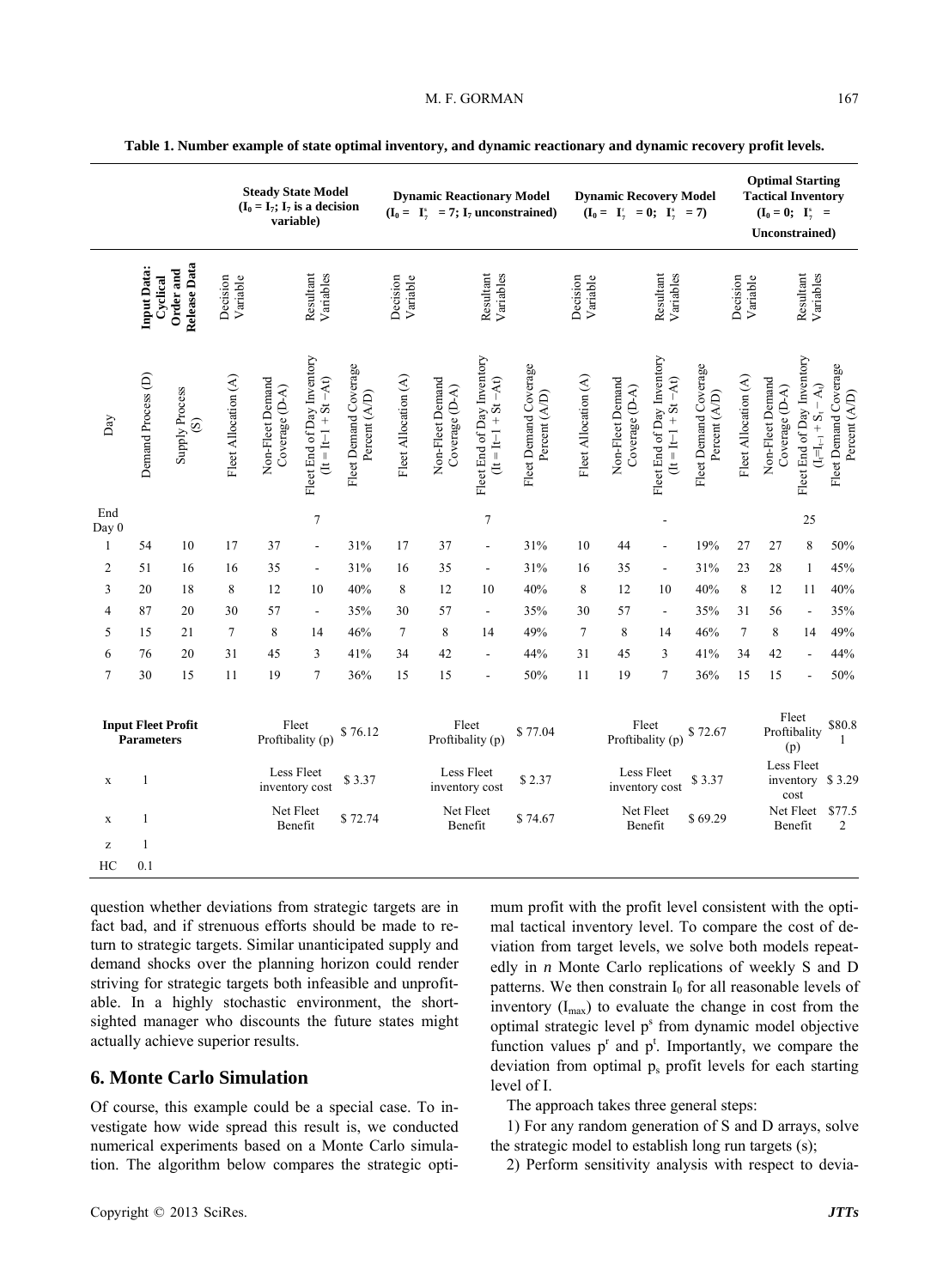

**Figure 3. Profit versus starting inventory.** 

tions from optimum starting inventory. For all reasonable starting inventory levels, I<sub>0</sub>, solve tactical model twice, once in recovery mode (r), once in tactical reactive mode (t), comparing tactical model objective function values with that of strategic model.

3) The difference between the optimal based on strategic target and optimal based on current tactical inventory is the objective function loss or gain from deviating from the strategic optimum.

The algorithm below describes the steps in more detail.

```
For i = 1 to n
```
Generate random replications for S and D processes Solve strategic model for  $p^s$ ,  $I^s$ ,  $A^s$ 

```
For i = 0 to I_{max}I_0 = iSolve the tactical model for p^{r}, I^{r}, A^{r}DeviationCost<sup>r</sup> = p^s - p^rSolve the tactical model for p^t, I^t, A^tDeviationCost<sup>t</sup> = p^s- p^tNext i
```
Next j

#### **6.1. Experimental Design**

We set up a balanced experiment with 12 scenarios: 2 variance levels (High, Low), 3 supply/demand ratio levels (High, Medium and Low supply), and 3 functional forms (linear, concave and convex). In the structured experiments, we held three parameters constant:  $x = 1$ , y  $=$  33  $*$  HC. For the high supply and demand variance, a uniform distribution was used to generate supply and demand vectors,  $D \sim U(1,100)$ ; for the low supply and demand variance, a Poisson distribution was used,  $D \sim$ Poisson(50). For high supply, the expected value of  $S =$ 0.5 D, for medium supply,  $S = 0.4$  D, and for low supply,  $S = 0.33$  D. Strategic model results reflect a single model run; tactical model results reflect the tactical model run with the best starting inventory (minimum deviation cost from strategic optimum). We conducted 40 randomly generated replications for each scenario. For the functional form of the profit advantage function, we set  $z = 2$ (convex), 1 (linear) and 0.5 (concave). Descriptive statistics are presented in **Table 2**.

We can see from **Table 2**, no matter what the functional form, variance or supply demand ratio, the average objective based on ideal tactical starting inventory is always higher than the strategic optimum. That is, there is some level of inventory other than the strategic optimum which makes the objective increase, over the decision horizon. This effect is generally more pronounced in the high variance scenarios. Simply, the strategic, strategic optimum is not optimal in a tactical setting.

Further, by comparing the tactical-reactionary objective function value to the tactical-recovery objective, we see that recovery has a cost; by working to return to some steady-state ideal inventory by the end of the week, profit potential is lost. It is worth mentioning that the profit performance of the reactionary modeling paradigm may not be sustainable because the end of the week inventory levels may not support future business patterns well, but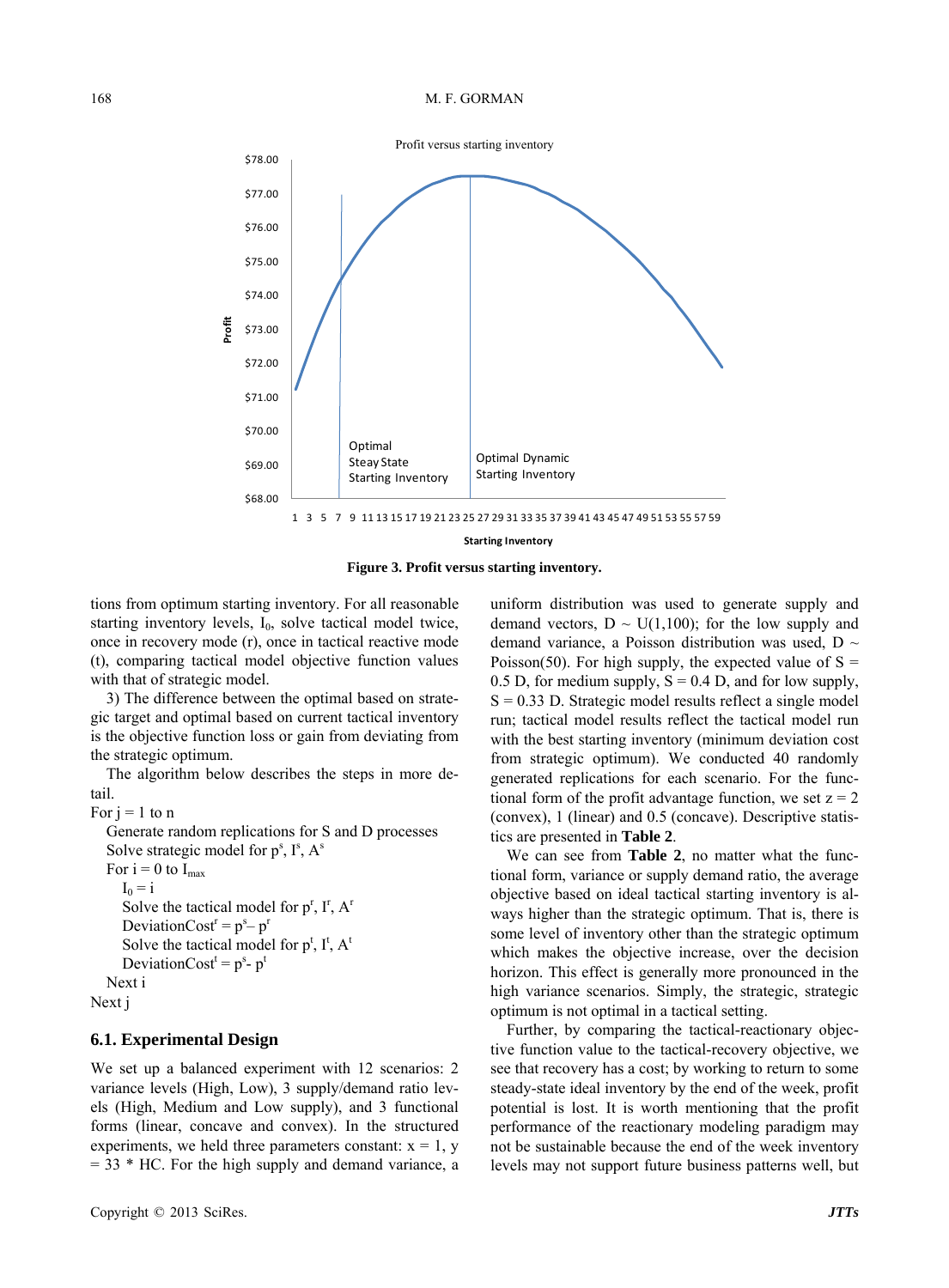#### M. F. GORMAN 169

| Table 2. Comparison of objective function values in stratified random experiments. |
|------------------------------------------------------------------------------------|
|------------------------------------------------------------------------------------|

| Linear             |                                  |                                  |             | <b>Objective Function Values</b> |                      |                   |           |  |  |  |
|--------------------|----------------------------------|----------------------------------|-------------|----------------------------------|----------------------|-------------------|-----------|--|--|--|
|                    |                                  |                                  | Strategic   |                                  | Tactical-Reactionary | Tactical-Recovery |           |  |  |  |
|                    |                                  | Mean                             | Std Dev     | Mean                             | Std Dev              | Mean              | Std Dev   |  |  |  |
| <b>HSHVLIN</b>     | High Supply, High Var, Linear    | \$29,701                         | \$11,478    | \$32,591                         | \$8282               | \$31,359          | \$10,188  |  |  |  |
| <b>MSHVLIN</b>     | Medium Supply, High Var, Linear  | \$37,084                         | \$7555      | \$39,131                         | \$7557               | \$38,200          | \$7770    |  |  |  |
| <b>LSHVLIN</b>     | Low Supply, High Var, Linear     | \$42,821                         | \$8560      | \$46,200                         | \$8211               | \$44,792          | \$8536    |  |  |  |
| <b>HSLVLIN</b>     | High Supply, Low Var, Linear     | \$38,449                         | \$3125      | \$38,721                         | \$3194               | \$38,328          | \$3338    |  |  |  |
| <b>MSLVLIN</b>     | Medium Supply, Low Var, Linear   | \$47,333                         | \$2311      | \$48,595                         | \$2582               | \$48,365          | \$2533    |  |  |  |
| <b>LSLVLIN</b>     | Low Supply, Low Var, Linear      | \$52,093                         | \$2688      | \$55,429                         | \$3012               | \$55,007          | \$3037    |  |  |  |
| Average            | Average                          | \$41,247                         | \$9962      | \$43,445                         | \$9595               | \$42,675          | \$10,130  |  |  |  |
| Concave            |                                  | <b>Objective Function Values</b> |             |                                  |                      |                   |           |  |  |  |
|                    |                                  |                                  | Strategic   |                                  | Tactical-Reactionary | Tactical-Recovery |           |  |  |  |
|                    |                                  | Mean                             | Std Dev     | Mean                             | Std Dev              | Mean              | Std Dev   |  |  |  |
| <b>HSHVCAVE</b>    | High Supply, High Var, Concave   | \$44,996                         | \$16,983    | \$49,366                         | \$14,501             | \$47,814          | \$15,396  |  |  |  |
| <b>MSHVCAVE</b>    | Medium Supply, High Var, Concave | \$53,432                         | \$10,964    | \$59,134                         | \$10,648             | \$56,805          | \$10,903  |  |  |  |
| <b>LSHVCAVE</b>    | Low Supply, High Var, Concave    | \$58,131                         | \$14,223    | \$64,313                         | \$12,215             | \$62,401          | \$13,334  |  |  |  |
| <b>HSLVCAVE</b>    | High Supply, Low Var, Concave    | \$66,596                         | \$3,451     | \$71,860                         | \$4,156              | \$71,202          | \$4,039   |  |  |  |
| <b>MSLVCAVE</b>    | Medium Supply, Low Var, Concave  | \$62,281                         | \$3,048     | \$65,348                         | \$3,383              | \$64,780          | \$3,286   |  |  |  |
| <b>LSLVCAVE</b>    | Low Supply, Low Var, Concave     | \$58,267                         | \$4,223     | \$59,898                         | \$4,418              | \$59,542          | \$4,477   |  |  |  |
| <b>Grand Total</b> | Average                          | \$57,284                         | \$12,361    | \$61,653                         | \$11,523             | \$60,424          | \$12,124  |  |  |  |
|                    |                                  | <b>Objective Function Values</b> |             |                                  |                      |                   |           |  |  |  |
| Convex             |                                  |                                  | Strategic   | Tactical-Reactionary             |                      | Tactical-Recovery |           |  |  |  |
|                    |                                  | Mean                             | Std Dev     | Mean                             | Std Dev              | Mean              | Std Dev   |  |  |  |
| <b>HSHVCAVE</b>    | High Supply, High Var, Convex    | \$14,510.63                      | \$10,279.24 | \$16,246.75                      | \$7789.73            | \$15,464.76       | \$8856.95 |  |  |  |
| <b>MSHVCAVE</b>    | Medium Supply, High Var, Convex  | \$25,155.82                      | \$5988.79   | \$26,010.81                      | \$6377.54            | \$25,848.05       | \$6309.42 |  |  |  |
| <b>LSHVCAVE</b>    | Low Supply, High Var, Convex     | \$26,019.86                      | \$7343.24   | \$26,973.27                      | \$7779.07            | \$26,594.44       | \$7634.80 |  |  |  |
| <b>HSLVCAVE</b>    | High Supply, Low Var, Convex     | \$22,919.27                      | \$1593.77   | \$22,983.77                      | \$1573.92            | \$22,940.86       | \$1594.72 |  |  |  |
| <b>MSLVCAVE</b>    | Medium Supply, Low Var, Convex   | \$25,722.16                      | \$1766.67   | \$25,763.86                      | \$1777.73            | \$25,750.90       | \$1776.19 |  |  |  |
| <b>LSLVCAVE</b>    | Low Supply, Low Var, Convex      | \$28,307.34                      | \$1698.89   | \$28,434.25                      | \$1736.51            | \$28,395.70       | \$1729.95 |  |  |  |
| Grand Total        | Average                          | \$23,958.98                      | \$6682.89   | \$24,436.24                      | \$5915.60            | \$24,246.38       | \$6259.72 |  |  |  |

this risk must be balanced with the reward of enhanced high probability short term profit.

A more direct comparison of the three models can be co nducted by looking at the foregone profit under each random demand generation. In each replication, we calculated the absolute increase in profits between the modeling paradigms objective function values. Over 90% of the time, the differences were non-zero, demonstrating the modeling paradigm and resulting operating policy does make a difference to profits under most supply and demand conditions. **Table 3** presents the differences in mean profit levels under each modeling paradigm and scenario. We see that there is a starting inventory level in the tactical setting that leads to an average of 5.5% higher profits that the inventory suggested by the strategic model. Further, an average of 1.8% profits are foregone when striving to recover to the strategically identified optimum rather than simply focusing on the near term. In total, 7.3% profits are lost by focusing on a strategically identified optimum that is inappropriate in a tactical, execution setting.

#### **6.2. Completely Randomized Experimental Design**

To ensure robustness, we also ran a completely randomized design experiment that varied x, y, z and HC:  $x \sim$ U(0.5,1),  $y \sim U(100, 500)$ ,  $z = U(1, 3)$ , HC  $\sim U(5, 30)$ with both the medium and high supply, and with low and high variance. We generated 250 replications in this completely randomized design. Although the standard deviation of the profit differentials was higher due to the more varied input data, the results from the stratified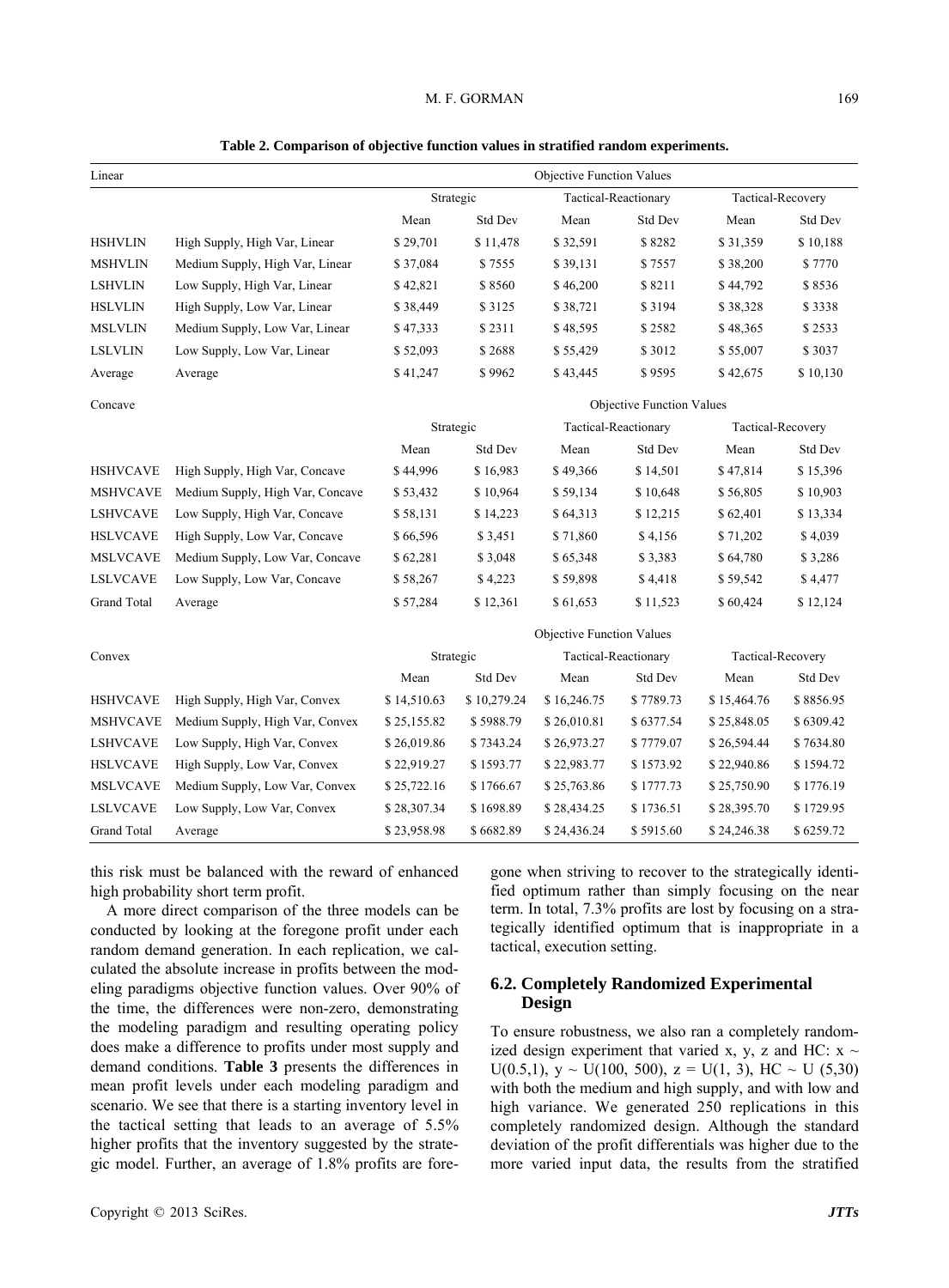#### 170 M. F. GORMAN

| Linear             |                                  |                                 |                                |                                |           |  |
|--------------------|----------------------------------|---------------------------------|--------------------------------|--------------------------------|-----------|--|
|                    |                                  | <b>Tactical Recov-Strategic</b> |                                | <b>Tactical React-Recovery</b> |           |  |
|                    |                                  | Abs. Diff                       | Pct. Diff                      | Abs. Diff                      | Pct. Diff |  |
| <b>HSHVLIN</b>     | High Supply, High Var, Linear    | \$2891                          | 8.9%                           | \$1232                         | 3.9%      |  |
| <b>MSHVLIN</b>     | Medium Supply, High Var, Linear  | \$2048                          | 5.2%                           | \$931                          | 2.4%      |  |
| <b>LSHVLIN</b>     | Low Supply, High Var, Linear     | \$3379                          | 7.3%                           | \$1408                         | 3.1%      |  |
| <b>HSLVLIN</b>     | High Supply, Low Var, Linear     | \$272                           | 0.7%                           | \$393                          | 1.0%      |  |
| <b>MSLVLIN</b>     | Medium Supply, Low Var, Linear   | \$1262                          | 2.6%                           | \$230                          | 0.5%      |  |
| <b>LSLVLIN</b>     | Low Supply, Low Var, Linear      | \$3336                          | 6.0%                           | \$423                          | 0.8%      |  |
| Average            | Average                          | \$2198                          | 5.1%                           | \$769                          | 2.0%      |  |
| Concave            |                                  |                                 |                                |                                |           |  |
|                    |                                  | Tactical Recov-Strategic        |                                | <b>Tactical React-Recovery</b> |           |  |
|                    |                                  | Abs. Diff                       | Pct. Diff                      | Abs. Diff                      | Pct. Diff |  |
| <b>HSHVCAVE</b>    | High Supply, High Var, Concave   | \$4370                          | 8.9%                           | \$1553                         | 3.2%      |  |
| <b>MSHVCAVE</b>    | Medium Supply, High Var, Concave | \$5702                          | 9.6%                           | \$2329                         | 4.1%      |  |
| <b>LSHVCAVE</b>    | Low Supply, High Var, Concave    | \$6181                          | 9.6%                           | \$1912                         | 3.1%      |  |
| <b>HSLVCAVE</b>    | High Supply, Low Var, Concave    | \$5264                          | 7.3%                           | \$657                          | 0.9%      |  |
| <b>MSLVCAVE</b>    | Medium Supply, Low Var, Concave  | \$3068                          | 4.7%                           | \$569                          | 0.9%      |  |
| <b>LSLVCAVE</b>    | Low Supply, Low Var, Concave     | \$1631                          | 2.7%                           | \$357                          | 0.6%      |  |
| <b>Grand Total</b> | Average                          | \$4369                          | 7.1%                           | \$1229                         | 2.1%      |  |
| Convex             |                                  | Tactical Recov-Strategic        | <b>Tactical React-Recovery</b> |                                |           |  |
|                    |                                  | Abs. Diff                       | Pct. Diff                      | Abs. Diff                      | Pct. Diff |  |
| <b>HSHVCAVE</b>    | High Supply, High Var, Convex    | \$1736                          | 10.7%                          | \$782                          | 5.1%      |  |
| <b>MSHVCAVE</b>    | Medium Supply, High Var, Convex  | \$855                           | 3.3%                           | \$163                          | 0.6%      |  |
| <b>LSHVCAVE</b>    | Low Supply, High Var, Convex     | \$953                           | 3.5%                           | \$379                          | 1.4%      |  |
| <b>HSLVCAVE</b>    | High Supply, Low Var, Convex     | \$64                            | 0.3%                           | \$43                           | 0.2%      |  |
| <b>MSLVCAVE</b>    | Medium Supply, Low Var, Convex   | \$42                            | 0.2%                           | \$13                           | 0.1%      |  |
| <b>LSLVCAVE</b>    | Low Supply, Low Var, Convex      | \$127                           | 0.4%                           | \$39                           | 0.1%      |  |
| <b>Grand Total</b> | Average                          | \$630                           | 3.1%                           | \$236                          | 1.2%      |  |

#### Table 3. Difference in mean profit levels between modeling paradigms.

experiment were supported; in every case there was an inventory level in a tactical setting that was preferred to the strategic, stead state optimum, and any effort of inventory recovery to the strategic levels incurred a cost to the objective function. The mean profit improvement of fortuitous tactical inventory deviations from strategic levels is \$491.67 (2.0%) with a standard deviation of 1239.3. Inventory level recovery costs on average \$544.14 (2.2%) with a standard deviation of 1426.23.

#### **6.3. Optimal Recovery Time**

To the extent that the reactionary model is inconsistent with the strategic cycle, it is not sustainable in the long run; it is benefited by the lack of a constraint on the ending inventory each week tying it to the start-of-week inventory. The fact that there is a cost of recovery to strategic, but fortuitous deviations from long run optima is

not sustainable gives rise to the question, "What is the optimal recovery path?" We conducted a sensitive analysis with respect to one dimension of this problem; given an initial surplus of inventory, how quickly should the inventory be reduced to the strategic optimum under different costs of inventory? We reformulated the singleweek model as a 6-week model with repeating demand pattern, thus we could remove the end of week constraint in the recovery model, allowing the number of days to return to strategic targets to be endogenous, rather than imposed by constraint by week's end.

days pass before inventory returns to the optimal strategi c targets. The answer depends on the cost of the inven-Given an initial inventory of 100 units (in this example a shock which causes an excess inventory of 57 units over the strategic target of 43), we evaluated how many tory excess, and the opportunity cost of recovery. **Figure**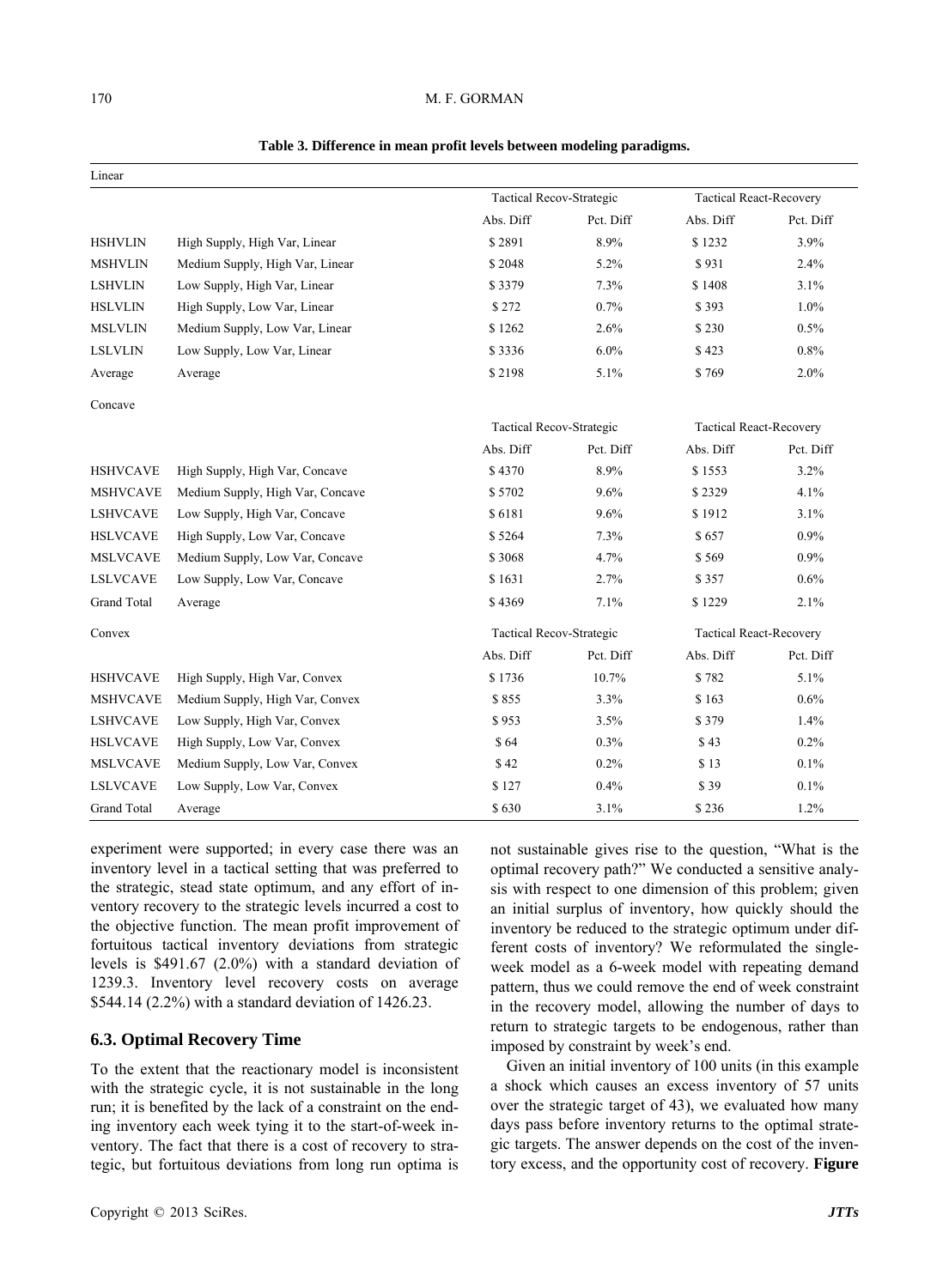**4** shows the path to recovery under the various scenarios. In the low cost of inventory case (Invcost  $\leq$  5), the optimal recovery interval was 15 days; for higher inventory costs, the optimal recovery interval was 8 days. In every case, despite having the same total days to recovery, over the recovery interval, the deviation from the long run target inventory was smaller as inventory costs were higher.

#### **6.4. Multiple Supply Shocks**

To this point, we have considered a single deviation from strategic optimum, and the managerial options for adjusting to it. The far more common case is for repeated, daily deviations from planned inventory levels that result from regular deviations from planned supply of and demand for resources.

of supply and demand over a six week period. We compa red the repeating, strategic optimum inventories to the We designed and experiment with Poisson arrivals of demand around a daily mean demand. Similar to the optimal recovery path experiment, we generated instances tactical level, reactive inventories in the face of random demand, as shown in **Figure 5**.

Because daily arrivals were random, optimal tactical deviations from planned inventory were pervasive and regular. More importantly, any cost incurred to regain the

strategic target is likely in vain; subsequent supply and demand shocks essentially decimate any anticipated benefits of being on target. In this case, the strategic optimum targets provides even less value as a managerial target. Because a manager never knows what tomorrow will bring, efforts to manage to a target based on expectations prove costly and unrewarding. In short, in the face of regular and pervasive supply and demand shocks, strategic targets have little or no role in tactical decision making.

## **7. Managerial Implications**

The managerial implications from this research are palpable. Strategic models like those described in the literature review such as [8,13,14] propose strategic models as the basis for managing various fleets. However.front line decision makers who tend to be "short sighted"—maximizing current profits while eschewing future opportunities—may be more rational than the strategic modeling results would imply. Because of the real explicit and opportunity costs of managing to an inventory target, and the uncertainty of future conditions, a manager might rationally sacrifice uncertain future benefits for near term gain. In the case of multiple supply and demand shocks, not only is there a cost of recovery, but a successful recovery is not likely to improve future profit expectation.



**Days from Supply Shock**

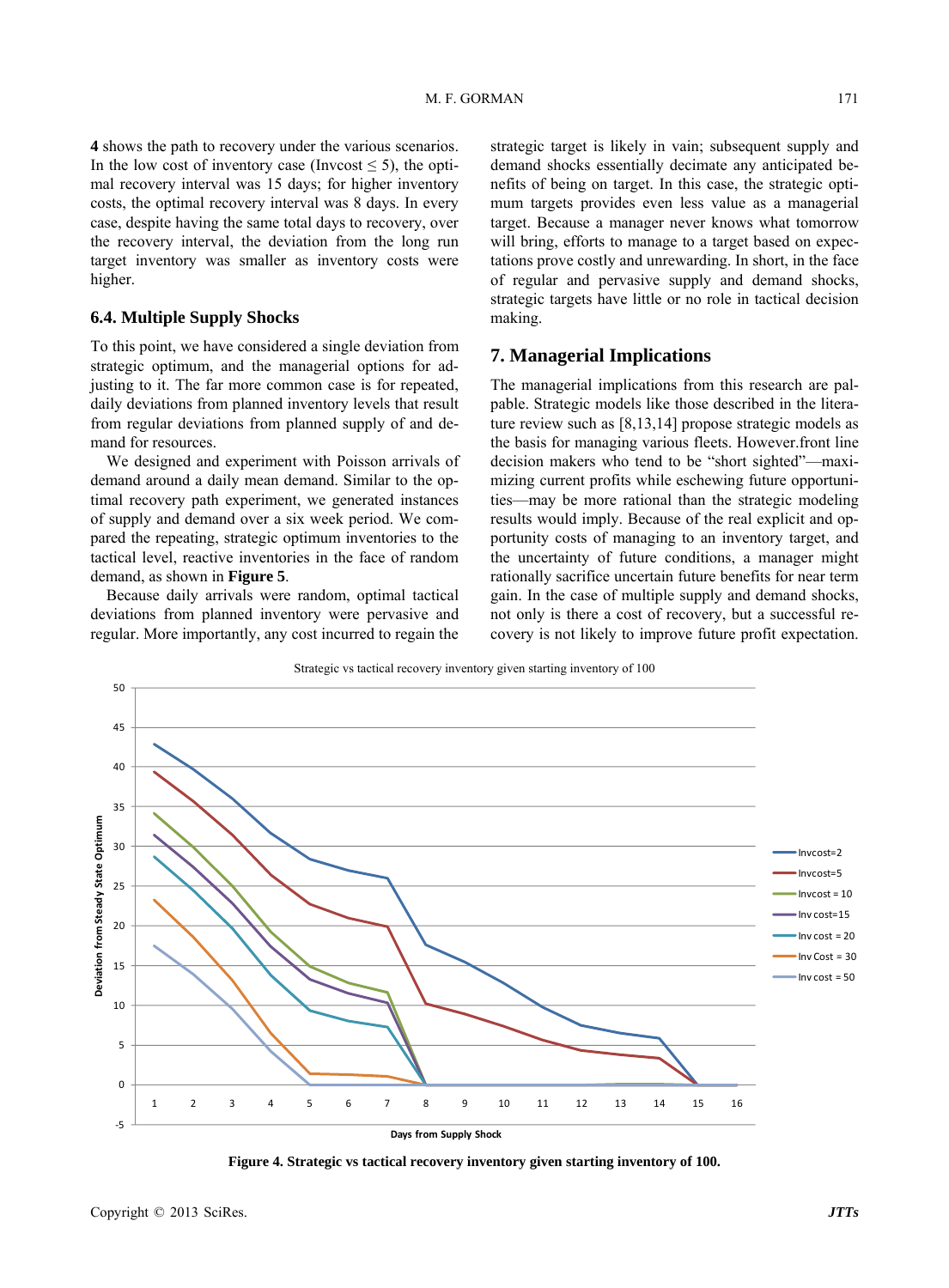

**Figure 5. Dynamic vs steady stead inv-multiple demand shocks.** 

Simply, a manager should not be held accountable for managing fleet inventory relative to some long-term ideal or target.

## **7. A Strategy for Combining Tactical and Strategic Models**

Given our finding that strategic model targets are not relevant in a tactical setting, and tactical model results may not be sustainable on a continued basis, what is the appropriate course of action? Simply, the strategic and tactical optimum inventories represent bounds on the optimal inventory. We suggest the optimal target inventory level rests in the interval between tactical and strategic optima; the actual optimum depends on the cost of inventory and the cost of adjustment. We suggest that rather than a target inventory level, a target inventory range is a better goal; the range is determined by the interval between the tactical optimum for each day (given current conditions), and the strategic optimum (given common long run conditions).

Alternatively, replicating the modeling horizon with tactical values in the first interval and strategic values in subsequent intervals allows the model to endogenously arrive at an optimal recover y period. Any use of either strategic or tactical modeling paradigm in isolation will and opportunity costs of stray and demand. likely lead to errant managerial action. It should be noted that any managerial action geared towards managing to that target is tempered by future uncertainty of supply

## **8. Conclusions**

In this research, we evaluate the differences in strategic and tactical modeling paradigms with highly cyclical supply and demand patterns. While these modeling approaches have both been widely used in the literature, the difference in the model recommendations and managerial implications have not been explored.

We find that in some cases, deviations from strategic optima may in fact be advantageous. That is, the strategic optimal target stock levels are not optimal in an execudel targets are not tion setting. Thus, care should be taken when "managing" to a target" that is well meant and derived optimally, but can be misdirected effort, actually creating additional costs and foregone profits.

> Simply, we are faced with a paradox that strategic and tactical model recommendations do not necessarily match. While having and idea of strategically "where you want to be" is important to long run profitability and operational feasibility, managing too strictly to these targets can be shown to be suboptimal. Thus, a coordinated blend of the two approaches is required. We recommend an appropriate mix of the two model regimes: Each modeling paradigm sets a boundary on optimal operational parameters. Strategic models set long policy, tactical models to set optimal behavior given current conditions and the long run strategic targets. Any achieved value in this range is acceptable; which target to pursue more aggressively depends on the relative costs of adjustment and opportunity costs of straying from a strategic target.

> This research focused on a single perturbation that drives a deviation from strategic targets; future research might examine more fully the managerial implications of persistent supply and demand shocks on the role strategic modeling in a highly stochastic setting.

## **REFERENCES**

[1] J. Roy and T. Crainic, "Improving Intercity Freight Routing with a Tactical Planning Model," *Interfaces*, Vol. 22,